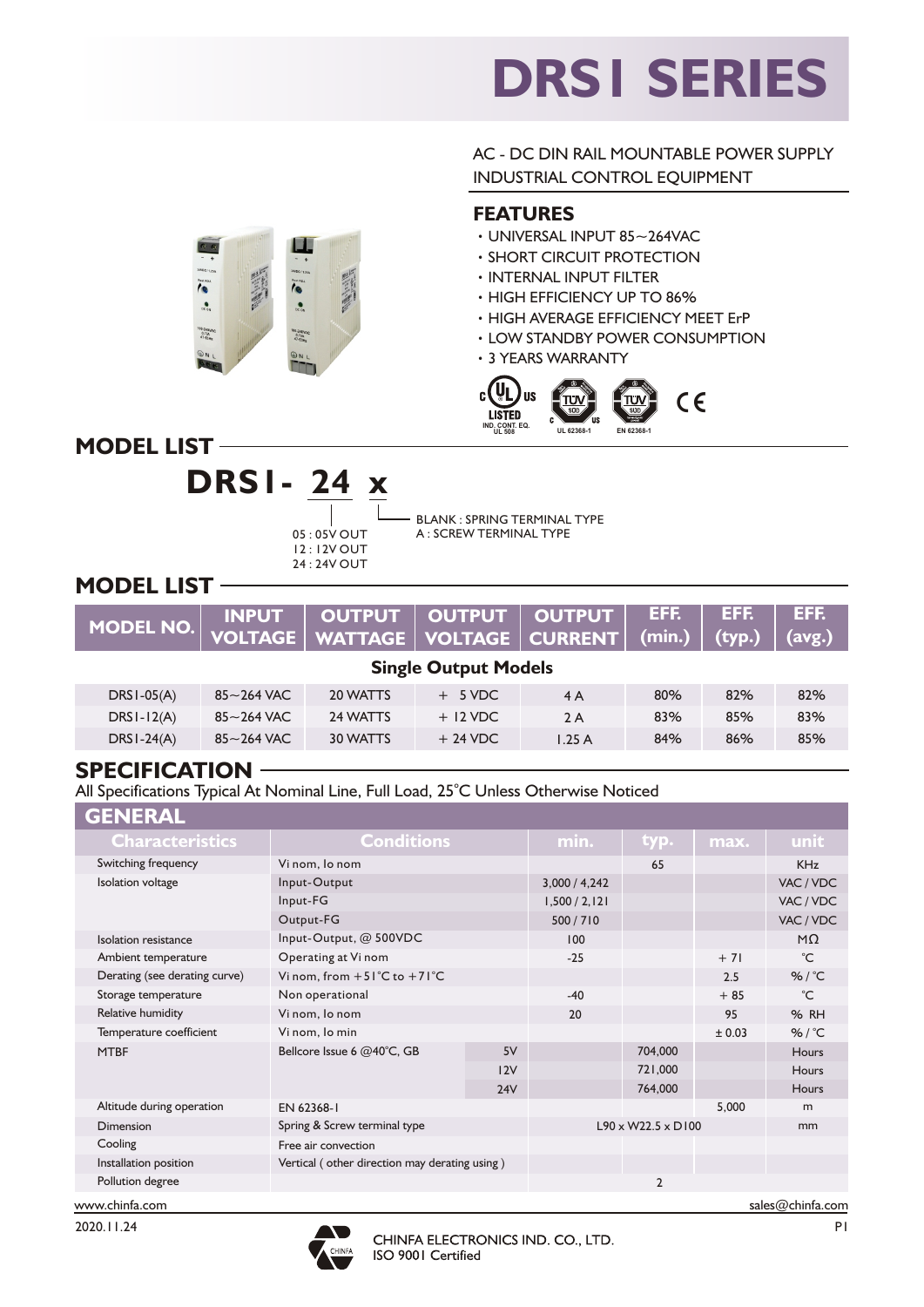

#### **SPECIFICATION**

All Specifications Typical At Nominal Line, Full Load, 25°C Unless Otherwise Noticed

| <b>INPUT SPECIFICATIONS</b>                           |                                                    |               |                              |                                 |            |            |
|-------------------------------------------------------|----------------------------------------------------|---------------|------------------------------|---------------------------------|------------|------------|
| Characteristics                                       | <b>Conditions</b>                                  | min.          | typ.                         | max.                            | unit       |            |
| Rated input voltage                                   | lo nom                                             | 100           |                              | 240                             | <b>VAC</b> |            |
| Absolute input max. range                             | Ta min  Ta max.                                    | AC in         | 85                           |                                 | 264        | <b>VAC</b> |
|                                                       | lo nom                                             | DC in         | 120                          |                                 | 375        | <b>VDC</b> |
| Input current                                         | Vi: 115 / 230 VAC, lo nom                          |               |                              | 335/210                         |            | mA         |
| Rated input current                                   | Vi: 85 VAC, lo nom                                 |               |                              |                                 | 750        | mA         |
| Line frequency                                        | Vi nom, lo nom                                     |               | 47                           |                                 | 63         | Hz         |
| Inrush current                                        | Vi: 115 / 230 VAC, lo nom                          |               |                              |                                 | 20/40      | A          |
| Power dissipation                                     | Vi: 230 VAC, lo nom                                | 5V            |                              | 5.0                             |            | W          |
|                                                       |                                                    | 12V           |                              | 4.9                             |            | W          |
|                                                       |                                                    | 24V           |                              | 5.7                             |            | W          |
| Leakage current                                       | Input-Output                                       |               |                              |                                 | 0.25       | mA         |
|                                                       | Input-FG                                           |               |                              |                                 | 3.5        | mA         |
| Standby power consumption                             | Vi nom, $Io = 0A$                                  |               |                              |                                 | 0.3        | W          |
| <b>OUTPUT SPECIFICATIONS</b>                          |                                                    |               |                              |                                 |            |            |
| Characteristics                                       | <b>Conditions</b>                                  |               | min.                         | typ.                            | max.       | unit       |
| Output voltage accuracy<br>(Adjusted before shipment) | Vi nom, lo max                                     |               |                              |                                 | $+$        | %          |
| Minimum load                                          | Vi nom                                             | $\mathbf 0$   |                              |                                 | %          |            |
| Line regulation                                       | lo nom, Vi min  Vi max                             |               |                              |                                 | $±$ $ $    | %          |
| Load regulation                                       | Vi nom, lo min  lo nom                             |               |                              | ±1                              | %          |            |
| Voltage trim range                                    | Vi nom.                                            | 5V            | 4.75                         |                                 | 5.5        | $\vee$     |
|                                                       | $0.8$ lo nom                                       | 12V           | 11.4                         |                                 | 15.6       | ٧          |
|                                                       |                                                    | 24V           | 22.5                         |                                 | 28.5       | V          |
| Rated continuous loading                              | Vi nom                                             | 5V            | 4 A @ 5Vdc / 3.6 A @ 5.5 Vdc |                                 |            |            |
|                                                       |                                                    | 12V           |                              | 2 A @ 12Vdc / 1.6 A @ 15 Vdc    |            |            |
|                                                       |                                                    | 24V           |                              | 1.25 A @ 24Vdc / 1 A @ 28.5 Vdc |            |            |
| Hold up time                                          | Vi: 115 / 230 VAC, lo nom                          |               | 20/50                        |                                 |            | ms         |
| Turn on time                                          | Vi nom, lo nom                                     |               |                              |                                 | 1,000      | ms         |
|                                                       | Vi nom, lo nom $\rightarrow$ with 3500 $\mu$ F CAP |               |                              |                                 | 1,500      | ms         |
| Rise time                                             | Vi nom, lo nom                                     |               |                              |                                 | 150        | ms         |
|                                                       | Vi nom, lo nom $\rightarrow$ with 3500 $\mu$ F CAP |               |                              |                                 | 500        | ms<br>ms   |
| Fall time<br>Transient recovery time                  | Vi nom, lo nom<br>Vi nom, $1 \sim 0.5$ lo nom      |               |                              | 150<br>$\overline{2}$           | ms         |            |
| Ripple & noise                                        |                                                    |               |                              | 100                             | mV         |            |
| Power back immunity                                   | Vi nom, Io nom, $BW = 20MHz$<br>Vi nom, lo nom     |               | 7.5                          |                                 |            | <b>VDC</b> |
|                                                       | I second                                           | 5V<br>12V     | 22                           |                                 |            | <b>VDC</b> |
|                                                       |                                                    | <b>24V</b>    | 35                           |                                 |            | <b>VDC</b> |
| Capacitor load                                        | Vi nom, lo nom                                     |               |                              |                                 | 3,500      | $\mu$ F    |
| DC ON indicator threshold                             | Vi nom, lo nom                                     | $5\textrm{V}$ | 4.0                          |                                 | 4.5        | <b>VDC</b> |
| at start up (Green LED)                               |                                                    | 12V           | 9.6                          |                                 | 10.8       | <b>VDC</b> |
|                                                       |                                                    | <b>24V</b>    | 19.2                         |                                 | $21.6$     | <b>VDC</b> |
| Efficiency                                            | Vi nom, lo nom, Po / Pi                            |               |                              |                                 |            |            |
|                                                       | Up to 86%, See model list and typ efficiency curve |               |                              |                                 |            |            |

#### **CONTROL AND PROTECTION**

| <b>Characteristics</b>            | <b>Conditions</b>                      | min.                  | typ. | max. | unit        |            |
|-----------------------------------|----------------------------------------|-----------------------|------|------|-------------|------------|
| Input fuse                        |                                        | T2A / 250VAC internal |      |      |             |            |
| Internal surge voltage protection | IEC 61000-4-5                          | Varistor              |      |      |             |            |
| Rated over load protection        | Vi nom (see typ current limited curve) | 140                   |      |      | %           |            |
| Over voltage protection           | Vi nom, 0.8 lo nom (Auto Recovery)     | 5V                    | 6.5  |      | 8.5         | <b>VDC</b> |
|                                   |                                        | 12V                   | 16.2 |      | 8           | <b>VDC</b> |
|                                   |                                        | 24V                   | 28.8 |      | 32.4        | <b>VDC</b> |
| Output short circuit              |                                        |                       |      |      | Hiccup mode |            |
| Degree of protection              |                                        |                       |      |      | <b>IP20</b> |            |
|                                   |                                        |                       |      |      |             |            |



P2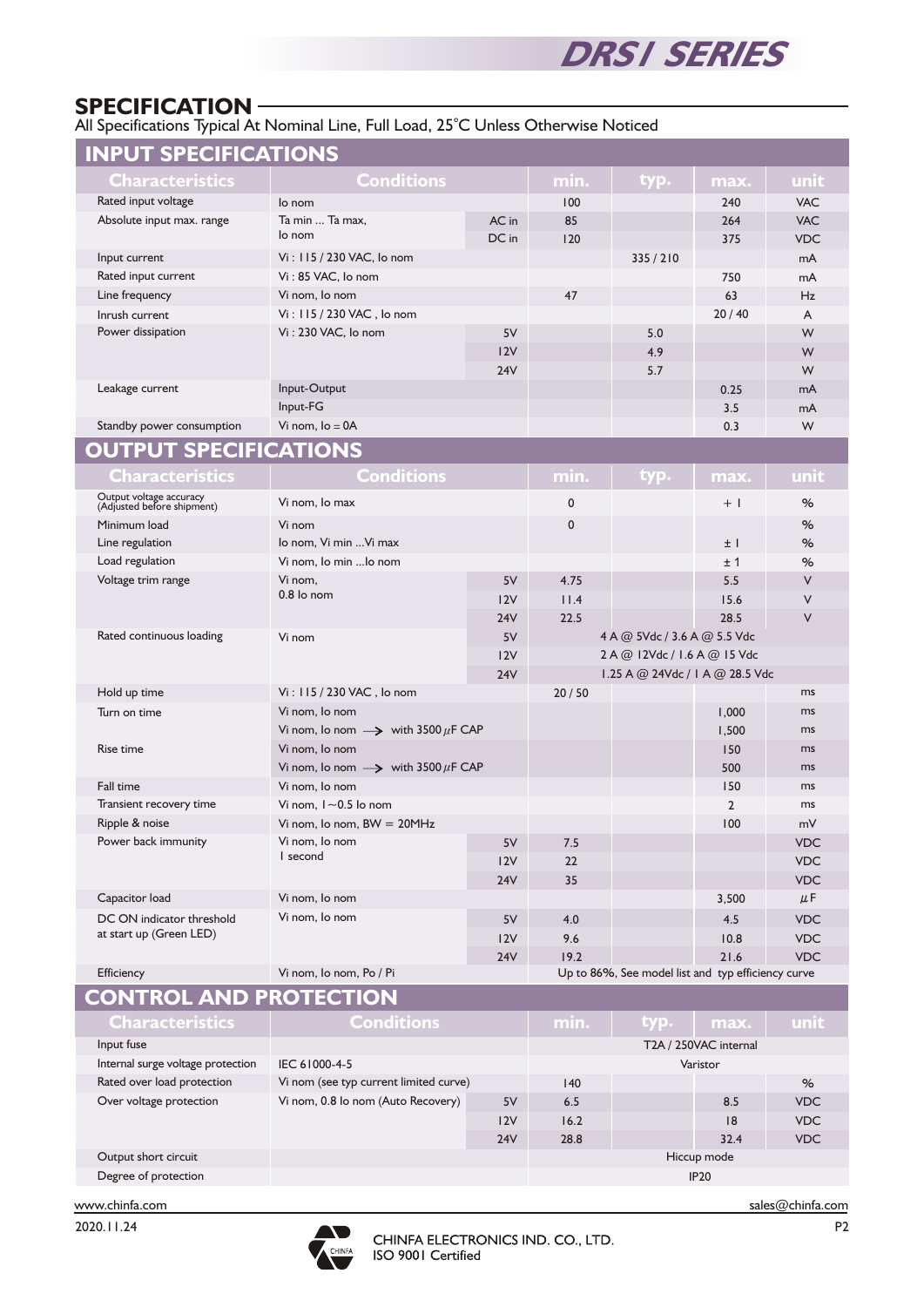

#### **SPECIFICATION**

All Specifications Typical At Nominal Line, Full Load, 25°C Unless Otherwise Noticed

| <b>APPROVALS AND STANDARDS</b> |                                                                                                     |
|--------------------------------|-----------------------------------------------------------------------------------------------------|
| UL / cUL                       | UL 508 Listed, UL 1310 class 2 Power Recognized                                                     |
| cTUVus                         | UL 62368-1                                                                                          |
| <b>TUV</b>                     | EN 62368-1                                                                                          |
| CE.                            | EN 61000-6-3, EN 55032 Class B, EN 61000-3-2, EN 61000-3-3                                          |
|                                | EN 61000-6-2, EN 55024, EN 61000-4-2 Level 4, EN 61000-4-3 Level 3                                  |
|                                | EN 61000-4-4 Level 4, EN 61000-4-5 L-N Level 3, L / N-FG Level 4                                    |
|                                | EN 61000-4-6 Level 3, EN 61000-4-8 Level 4, EN 61000-4-11                                           |
|                                | ENV 50204 Level 2, EN 61204-3                                                                       |
| Vibration resistance           | meet IEC 60068-2-6 (Mounting on rail: 10-500 Hz, 2G, along X, Y, Z each Axis, 60 min for each Axis) |
| Shock resistance               | meet IEC 60068-2-27 (15G, 11ms, 3 Axis, 6 Faces, 3 times for each Face)                             |

#### **PHYSICAL CHARACTERISTICS**

| Case size     | $90 \times 22.5 \times 100$ mm $(3.6 \times 0.89 \times 3.94$ inches) |
|---------------|-----------------------------------------------------------------------|
| Case material | <b>Plastic</b>                                                        |
| Weight        | 140g                                                                  |
| Packing       | 0.15 kg; 60 pcs / 10 kg / 2.16 CUFT                                   |

## **MECHANISM & PIN CONFIGURATION**

mm [inch]





#### **CONSTRUCTION**

*Easy snap-on mounting onto the DIN-Rail (TS35/7.5 or TS35/15), unit sits safeIy and firmly on the rail.*

#### **INSTALLATION** Ventilation / Cooling Normal convection All sides 25mm free space For cooling recommended Connector size range Spring terminal: AWG24-14 (0.2 $\sim$ 2mm<sup>2</sup>) flexible / solid cable, 10 m/m stripping at cable end recommends Screw terminal: AWG26-12  $(0.2 \sim 2.5$ mm<sup>2</sup>) flexible / solid cable, connector can withstand torque at maximum 5 pound-inches. 4-5 m/m stripping at cable end recommends Use copper conductors only, 60 / 75<sup>°</sup>C

| <b>GENERAL TOLERANCE</b>   |             |  |  |  |
|----------------------------|-------------|--|--|--|
| $0.00[0.00] - 30.00[1.18]$ | ±0.30[0.01] |  |  |  |
| 30.00[1.18] - 120.00[4.72] | ±0.50[0.02] |  |  |  |

#### **PIN ASSIGNMENT**

| PIN NO. |              | <b>Designation</b> | Description                                                  |
|---------|--------------|--------------------|--------------------------------------------------------------|
|         |              | $V +$              | Positive output terminal                                     |
|         | $\bigcirc$   | $V -$              | Negative output terminal                                     |
|         |              | $\odot$            | Ground this terminal to minimize high-frequency emissions    |
| 4       |              | N                  | Input terminals (neutral conductor, no polarity at DC input) |
|         |              |                    | Input terminals (phase conductor, no polarity at DC input)   |
|         |              | DC ON              | Operation indicator LED                                      |
|         | <b>OTHER</b> | Vout ADJ.          | Trimmer-potentiometer for Vout adjustment                    |

www.chinfa.com sales@chinfa.com sales@chinfa.com sales@chinfa.com 2020.11.24